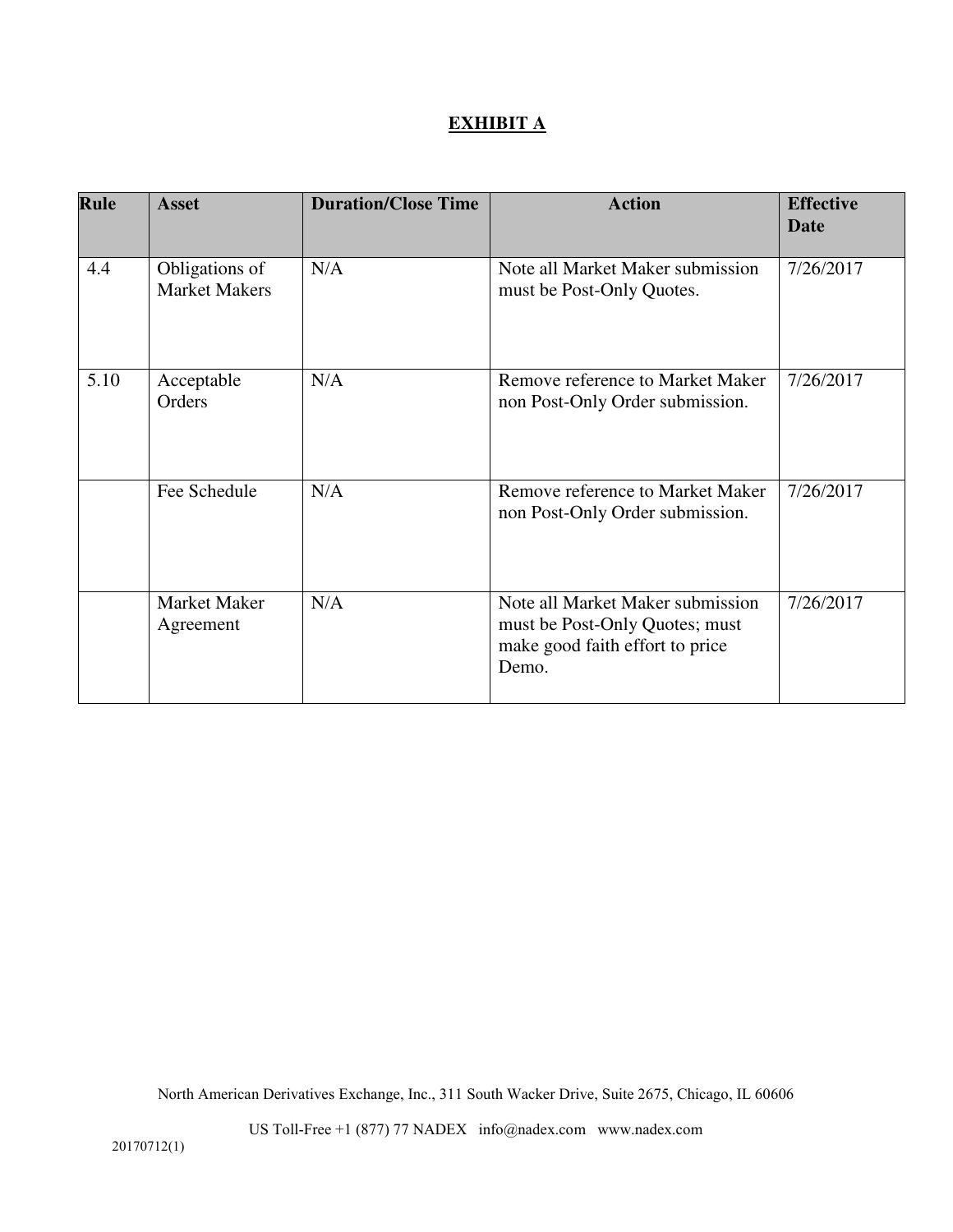# **EXHIBIT B**

# Amendment of Rules 4.4, 5.10

*(The following Rule amendments are underlined and deletions are stricken out)* 

# RULES 1.1 – 4.3 [UNCHANGED]

# RULE 4.4 OBLIGATIONS OF MARKET MAKERS

(a) General – Transactions of Market Makers should constitute a course of dealings reasonably calculated to contribute to the maintenance of a fair and orderly market, and Market Makers shall not make bids or offers or enter into transactions that are inconsistent with such a course of dealings. Ordinarily, Market Makers shall be obligated to do the following:

(i) trade for the proprietary account of the Market Maker only;

(ii) maintain at least the minimum capital on deposit with Nadex in accordance with the terms of the applicable Market Maker Agreement;

(iii) comply with all other terms of the applicable Market Maker Agreement; and

(iv) maintain two-sided displayed quotes, insofar as required by the Market Maker Agreement, of a minimum designated quantity ("Size") within a predefined spread ("Bid/Ask Spread") for a Series of Contracts for a certain period of time throughout the trading day, and comply with all other terms of the applicable Market Maker Agreement.

> (1) In ordinary market conditions, quotes must be made within a maximum Bid/Ask Spread.

(2) The Market Maker Agreement sets forth specific conditions under which a Market Maker is permitted to refrain from quoting binding bid and offer prices.

(b) A Market Maker has a continuous obligation to engage, to a reasonable degree under the existing circumstances, in dealings for the account of the Market Maker when there exists, or it is reasonably anticipated that there will exist, a lack of price continuity or a temporary disparity between the supply of and demand for quotations in a Series of a Designated Class to which the Market Maker is appointed. Without limiting the foregoing, a Market Maker is expected to perform the following activities in the course of maintaining a fair and orderly market;

North American Derivatives Exchange, Inc., 311 South Wacker Drive, Suite 2675, Chicago, IL 60606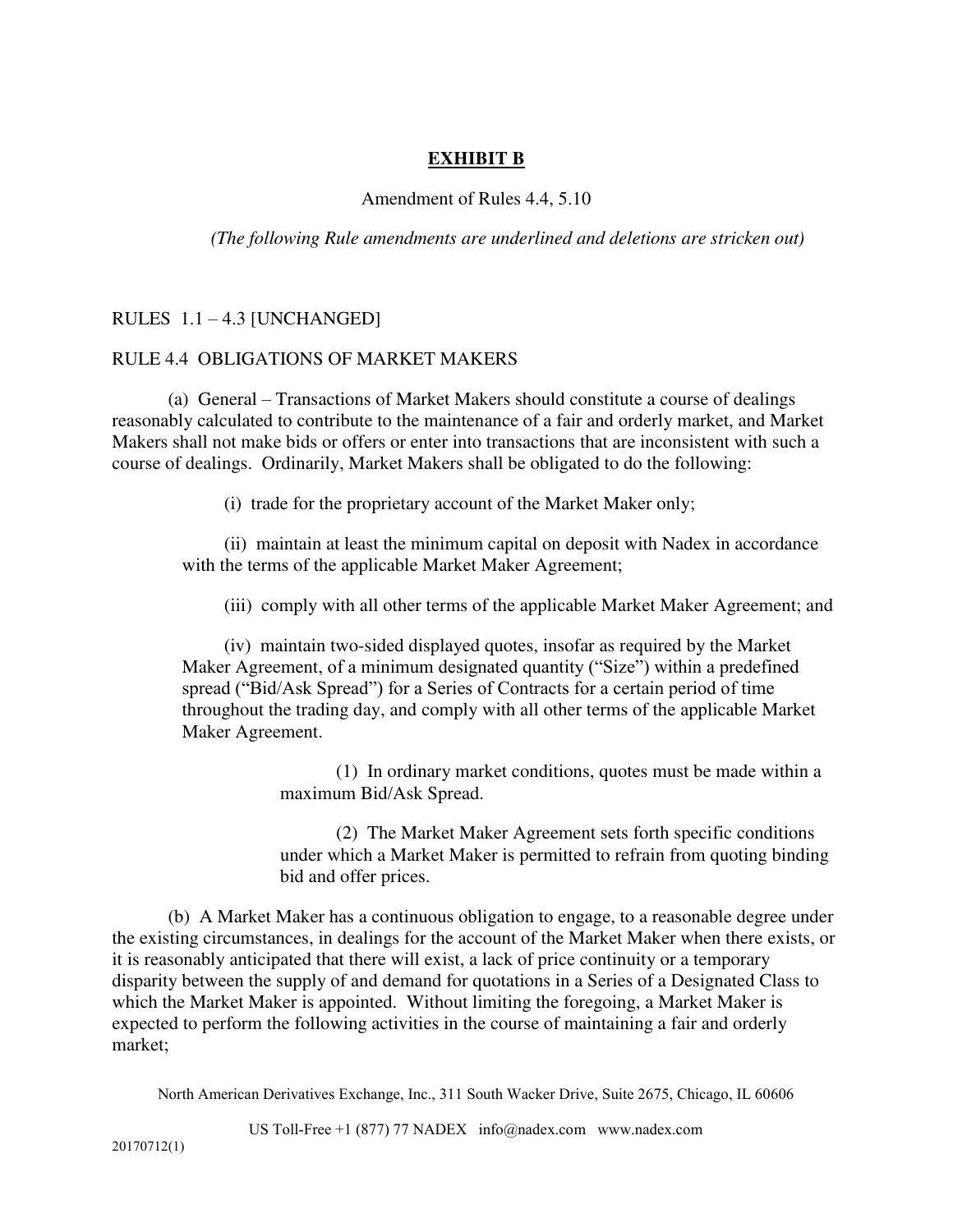(i) To post bid and ask quotations in all Designated Classes to which the Market Maker is appointed that, absent changed market conditions, will be honored by the Market Maker.

(ii) To update quotations in response to changed market conditions in all Designated Classes to which the Market Maker is appointed.

(iii) All Market Maker quotations in the Designated Classes to which the Market Maker is appointed shall be submitted as "Post-Only Quotes". A Market Maker is not permitted to submit Non Post-Only Orders. A Market Maker may submit Non-Post-Only Orders in markets to which the Market Maker has not been appointed and, provided the Market Maker continues to meet its obligations to continuously quote a two-sided market under the Market Maker Agreement and these Rules, in the Designated Classes to which the Market Maker is appointed.

(iv) In the event a Market Maker has built a position size equal to or greater than 90% of any applicable position limit in a particular Class or Contract, Market Maker is temporarily relieved of its quoting obligation for such Class or Contract until Market Maker's position in such Class or Contract has been reduced to 75% of the applicable position limit, at which time quoting obligations as set forth in the Market Maker Agreement will resume.

(c) Like other Members of Nadex, a Market Maker may not attempt to execute a trade place an order to buy or sell a Contract in a Class unless it has the excess funds in its Nadex account necessary to fully collateralize fulfill-its obligations of the trade. under that order.

(d) Alternative Position Limits for Certain Binary Contracts

(i) Approved market makers who are engaged in bona fide market-making activity shall be exempt from the position limits for those Binary Contracts defined in

> (1) Rules 12.55 (Japan 225), 12.57 (China 50),12.65 (Wall Street 30), 12.63 (US Tech 100), 12.59 (US 500) and 12.61 (US SmallCap 2000) of these Rules. Instead, such market makers shall be subject to Alternative Position Limits of twice the limit identified for such Binary Contract in Chapter 12. In addition, such Alternative Position Limits shall apply not to the entire class of Binary Contracts, but to each Binary Contract in that Class (i.e., per strike).

> (2) Rules 12.3 (Copper), 12.5 (Gold), 12.7 (Silver), 12.9 (Crude Oil), 12.11 (Natural Gas), 12.49 (FTSE 100) and 12.51 (Germany 30) of these Rules. Instead, such market makers shall be subject to Alternative Position Limits of the limit identified for such Binary Contract in Chapter 12, which limit shall apply not to the entire class of Binary Contracts, but to each Binary Contract in that Class (i.e., per strike).

North American Derivatives Exchange, Inc., 311 South Wacker Drive, Suite 2675, Chicago, IL 60606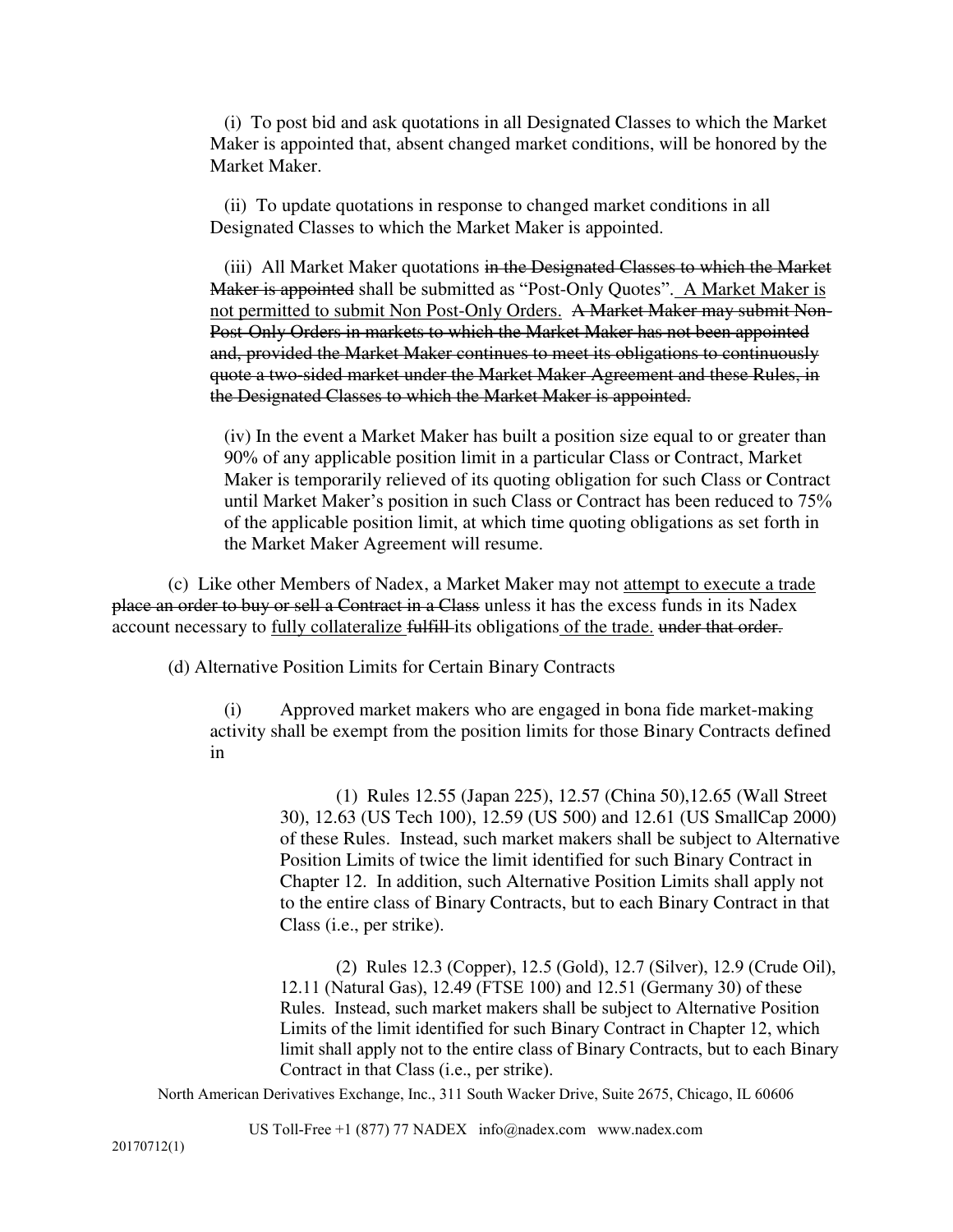(ii) A market maker taking advantage of this exemption and an Alternative Position Limit must, within 1 business day following a request by Nadex's Compliance Department, provide the Nadex Compliance Department with a trade register detailing all futures trading activity in any account owned or controlled by the market maker in the futures contract underlying a Binary Contract during the 15 minutes immediately before and after any expiration time identified by Nadex's Compliance Department in the request.

(e) Duly appointed Market Makers may be charged a Wide Spread Surcharge as set forth in the fee schedule.

# RULE 5.1 – 5.9 [UNCHANGED]

# RULE 5.10 ACCEPTABLE ORDERS

(a) A Member who is not a Market Maker may enter only Non-Post Only Orders (that is, any acceptable Order other than a Post-Only Quote as set forth in the definition of "Order" in Section 1.1 of this Rulebook) to trade Contracts on the Market.

(b) Duly appointed Market Makers who are making markets pursuant to such appointment shall submit market maker quotations as Post-Only Quotes. "Post-Only Quotes" are quotes that provide liquidity to a market in that they can be matched opposite any Non Post-Only Order submitted by a Member, but cannot be matched opposite another Post-Only Quote submitted by another Market Maker. For example, like a Good 'Til Cancel Order, a Post-Only Quote is an offer to buy or sell the number of Contracts specified at the price specified, or a better price if a better price is available. However, unlike a Good 'Til Cancel Order, Post-Only Quotes will not be matched opposite another Post-Only Quote. Post-Only Quotes can be submitted in one of two forms: Post-Only (Reject) and Post-Only (Price Adjustment) Quotes, as those terms are defined in Section 1.1.

 $(c)$  In addition to the quotations described in subparagraph  $(b)$  above, duly appointed Market Makers may submit Non-Post Only Orders. Such Orders will be charged trading and settlement fees at the applicable Direct Trading Member API rates as set forth in the fee schedule.

RULE 5.11 – 12.78 [UNCHANGED]

North American Derivatives Exchange, Inc., 311 South Wacker Drive, Suite 2675, Chicago, IL 60606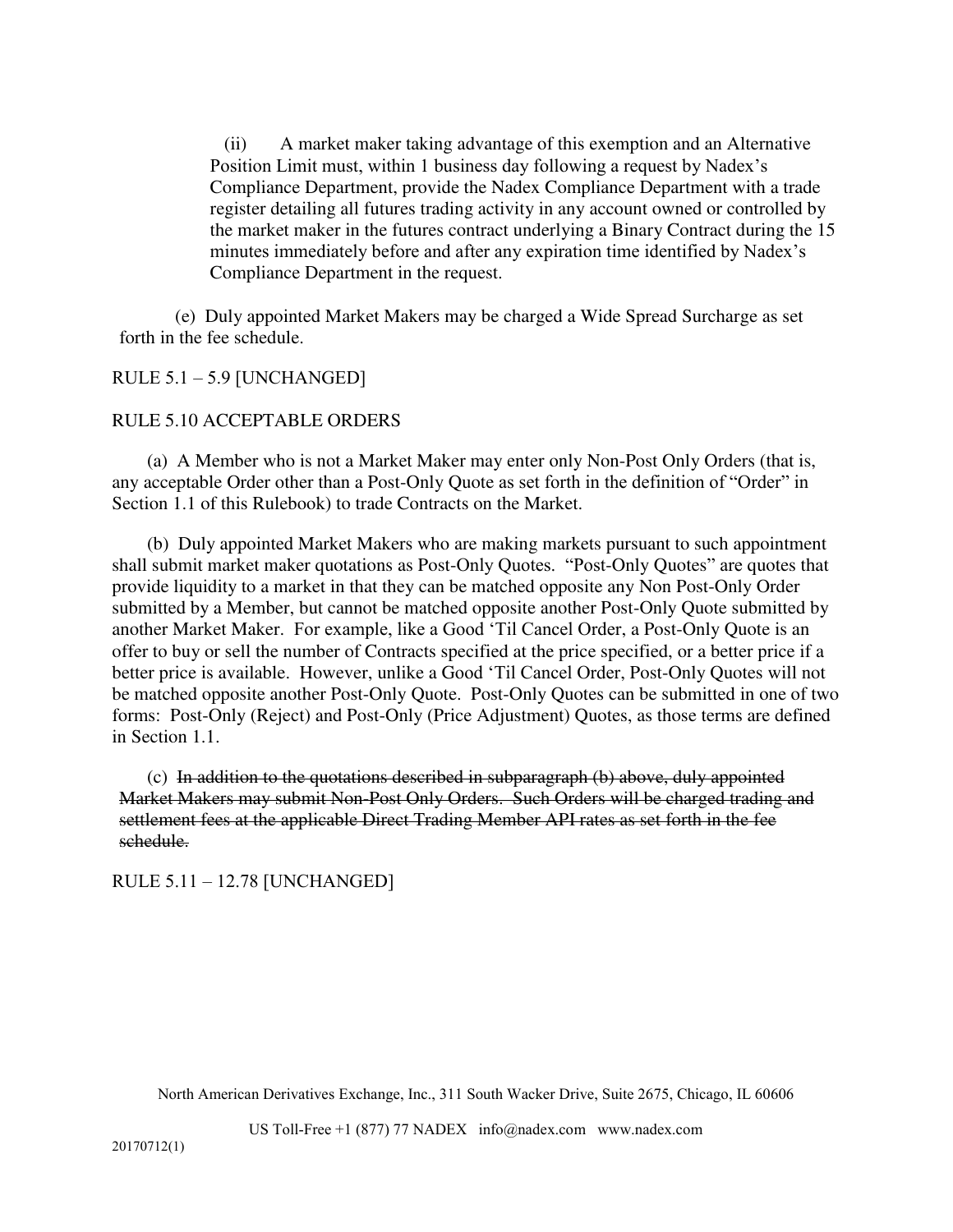# **EXHIBIT C**

North American Derivatives Exchange, Inc., 311 South Wacker Drive, Suite 2675, Chicago, IL 60606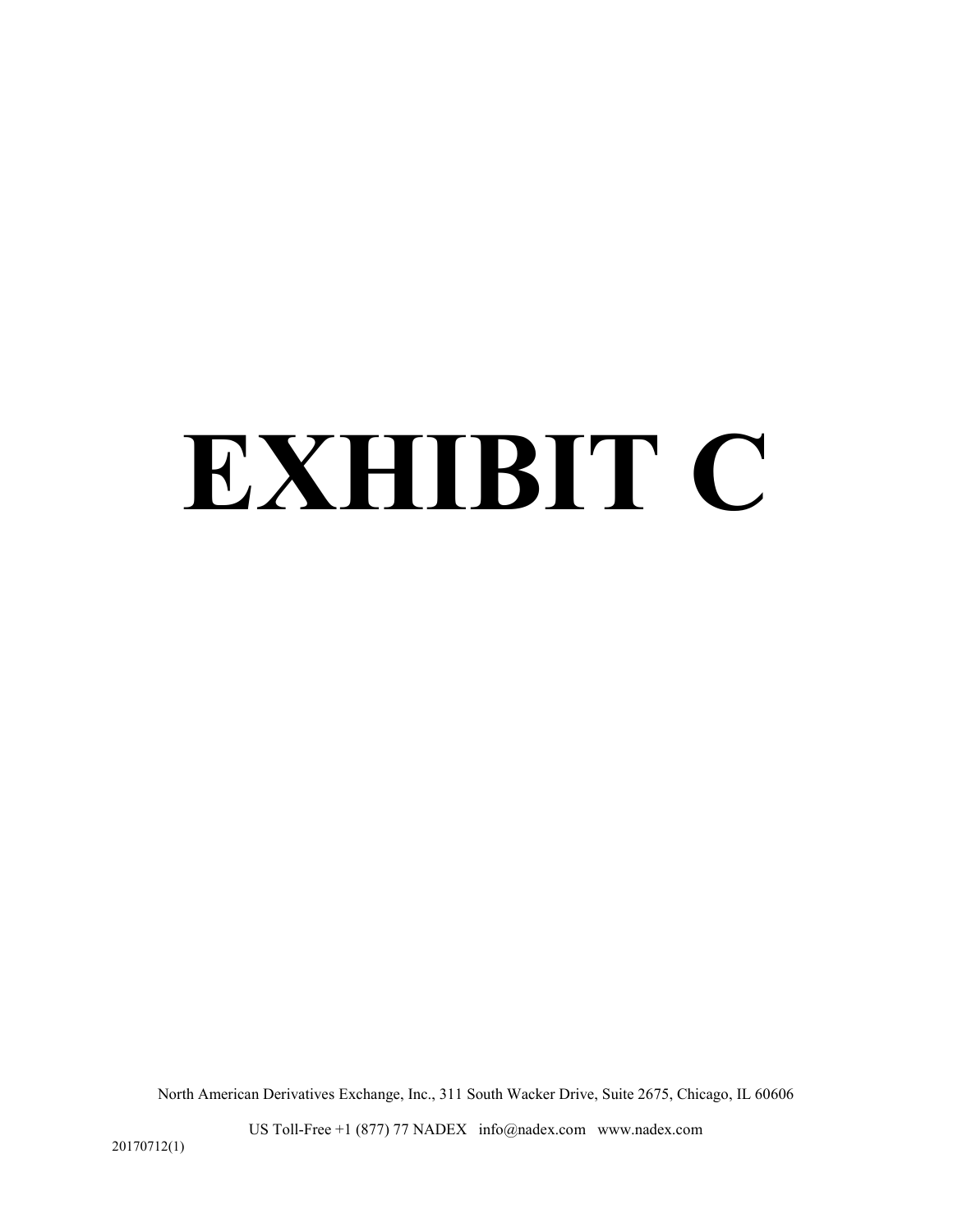#### NADEX FEE SCHEDULE

# DIRECT TRADING MEMBERS

#### **Membership Fee:**

Nadex does not charge a Membership fee to join the Exchange.

#### **Initial Deposit:**

Direct Trading Members are required to make an initial deposit of at least \$250; no minimum balance is required thereafter.

#### **Transaction Fees:**

Nadex charges no fee for orders placed, cancelled or amended.

Direct Trading Members incur an Exchange trading fee per contract per side for each trade executed based on order size according to the following schedule:

- \$1.00 for each lot traded from 1 up to and including 50 lots;
- An additional \$0.00 for each lot over 50 lots.

#### **Settlement Fees:**

Nadex charges no fee for contracts that settle out-of-the-money.

Direct Trading Members incur an Exchange settlement fee per contract per side for each contract that settles in-the-money based on the position size at expiration according to the following schedule:

■ \$1.00 for each lot settled in-the-money.

If the per-contract settlement payout is greater than \$0, but the total fee to be charged for the position exceeds the total settlement payout for that position, Nadex will reduce its fee to the amount of the total settlement payout for that position (that is, Nadex will not charge a settlement fee that exceeds a settlement payout).

#### FCM MEMBERS

#### **Membership Fee:**

Nadex does not charge a FCM Membership fee to join the Exchange.

#### **Minimum Balance:**

■ FCM Members are required to make an initial deposit of at least \$100,000 and to maintain a minimum balance of uncommitted funds of \$50,000.

#### **Transaction Fees:**

Nadex charges no fee for orders placed, cancelled or amended.

FCM Members incur an Exchange trading fee per contract per side for each contract executed based on order size according to the following schedule:

- \$0.35 for each lot traded from 1 up to and including 10 lots;
- \$0.00 for each lot traded over 10.

#### **Settlement Fees:**

FCM Members incur an Exchange settlement fee per contract per side for each contract that settles in-the-money based on the position size at expiration according to the following schedule:

■ \$0.35 for each lot settled in-the-money.

If the per-contract settlement payout is greater than \$0, but the total fee to be charged for the position exceeds the total settlement payout for that position, Nadex will reduce its fee to the amount of the total settlement payout for that position (that is, Nadex will not charge a settlement fee that exceeds a settlement payout).

Nadex charges no fee for contracts that settle out-of-the-money.

#### MARKET MAKERS **Membership Fee:**

Nadex does not charge Market Makers a membership fee.

#### **Minimum Balance:**

■ Market Makers are required to make an initial deposit of at least \$500,000 and to maintain a minimum balance of uncommitted funds of \$250,000 to collateralize the trades executed on Nadex.

#### **Transaction Fees\*:**

Nadex charges no fee for Market Maker ordersquotes placed, cancelled or amended.

Nadex charges its non-intermediated Market Makers an Exchange trading fee of \$0.50 per contract per side for each trade executed on Nadex.

#### **Settlement Fees\*:**

Nadex charges its non-intermediated Market Makers an Exchange settlement fee of \$0.50 per contract per side for each contract that settles in-the-money. If the total fee to be charged for the position exceeds the total settlement payout for that position, Nadex will reduce its fee to the amount of the total settlement payout for that position (that is, Nadex will not charge a settlement fee that exceeds a settlement payout).

Nadex charges no fee for contracts that settle out-of-the-money.

#### **Additional Fees:**

Market Makers will be assessed a Wide Spread Surcharge equal to 50% of the average per lot profit above \$2.00 (after standard transaction and settlement fees), in a given month.

#### SYSTEM PROVIDERS

Nadex is interested in discussing partnership opportunities with systems providers.

Anyone interested in becoming a Nadex FCM Member or mMarket mMaker or pursuing a partnership as a systems provider should contact us.

\* Rates apply to Post-Only orders. Non-Post-Only orders submitted by Market Maker will be charged a rading fee per side for each contract traded, and a \$1.00 sett ct that settles in-the-money, regardless of whether the orders are submitted via API Co platform, or mobile device. Any necessary balance adjustment as the result of executednon-Post-Only , shall be made on a monthly basis. Any amount owed by Market Maker as the result of the  $\overline{\phantom{a}}$ h<del>ce adjustment due to executed non-Post-Only orders may be debited from the Market Ma</del> cash account at Nadex.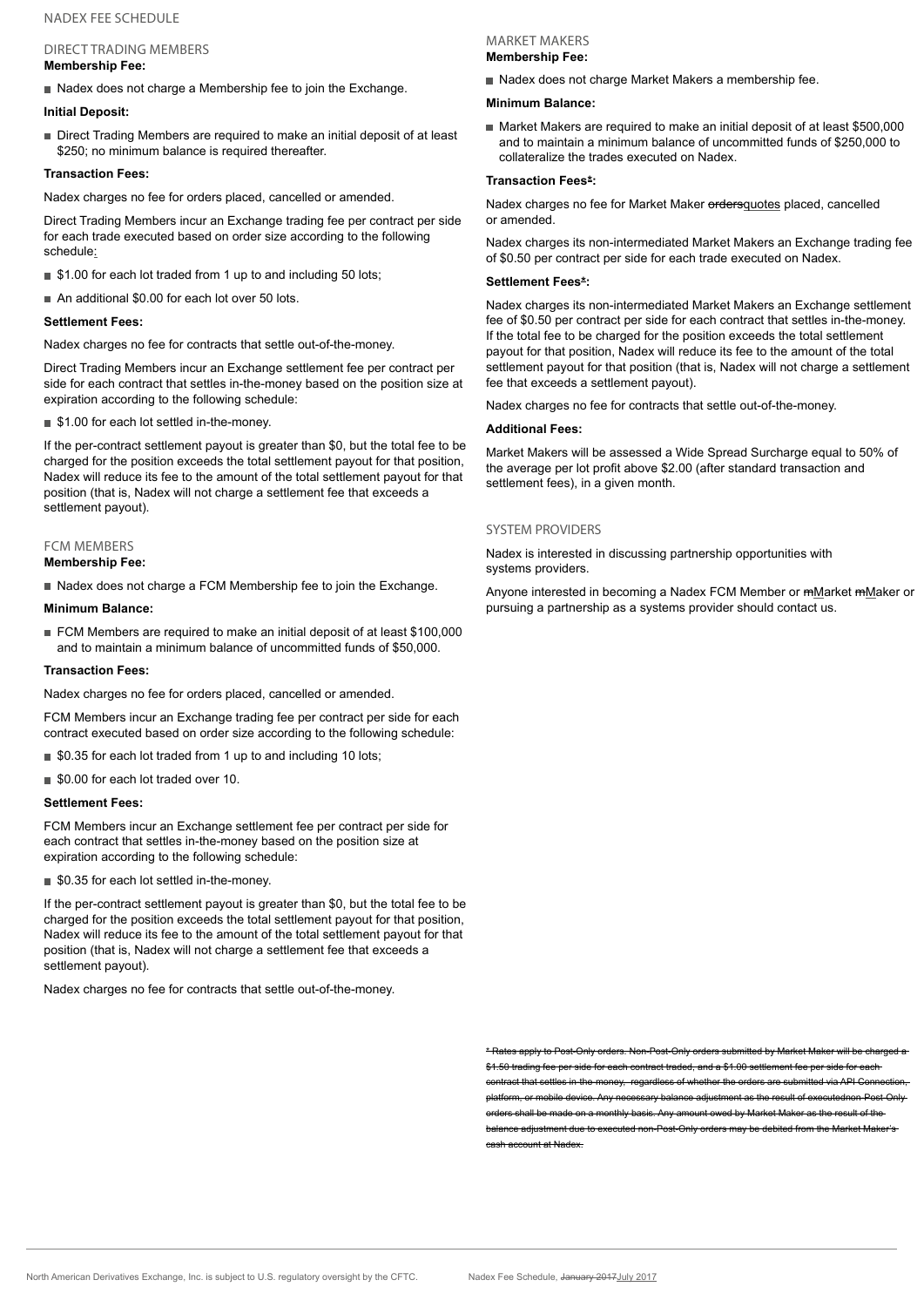# NADEX FEE SCHEDULE CHART:

EFFECTIVE JANUARY 3, 2017

## TRADING FEES

#### Direct Member Exchange Trading Fees

| Lots Traded       | <b>Fees Per Side</b> |
|-------------------|----------------------|
| $\vert$ Lots 1-50 | \$1.00               |
| Lots above 50     | \$0.00               |

#### FCM Member Exchange Trading Fees

| Lots Traded     | <b>Fees Per Side</b> |
|-----------------|----------------------|
| All lots traded | \$0.35               |

#### Market Maker Member Exchange Trading Fees

| <b>Lots Traded</b> | <b>Fees Per Side</b> |
|--------------------|----------------------|
| All lots traded    | \$0.50               |

#### SETTLEMENT FEES

#### Direct Member Settlement Fees\*

| Lots Settled in-the-money     | <b>Fees Per Side</b> |
|-------------------------------|----------------------|
| All lots settled in-the-money | \$1.00               |

#### FCM Member Settlement Fees\*

| Lots Settled in-the-money     | <b>Fees Per Side</b> |
|-------------------------------|----------------------|
| All lots settled in-the-money | \$0.35               |

#### Market Maker Member Settlement Fees\*

| Lots Settled in-the-money     | <b>Fees Per Side</b> |
|-------------------------------|----------------------|
| All lots settled in-the-money | \$0.50               |

#### ADDITIONAL MARKET MAKER FEE

| Average per Lot Profit per Month | <b>Wide Spread Surcharge</b> |
|----------------------------------|------------------------------|
| <sup>≀</sup> Over \$2.00         | 50% above \$2.00             |

\*If the per-contract settlement payout is greater than \$0, but the total fee to be charged for the position<br>exceeds the total settlement payout for that position, Nadex will reduce its fee to the amount of the<br>total settle settlement payout).

North American Derivatives Exchange, Inc. 311 South Wacker Drive • Suite 2675 • Chicago, IL 60606 Phone: (877) 776-2339 • Fax: 312-884-0940 • Email: customerservice@nadex.com www.nadex.com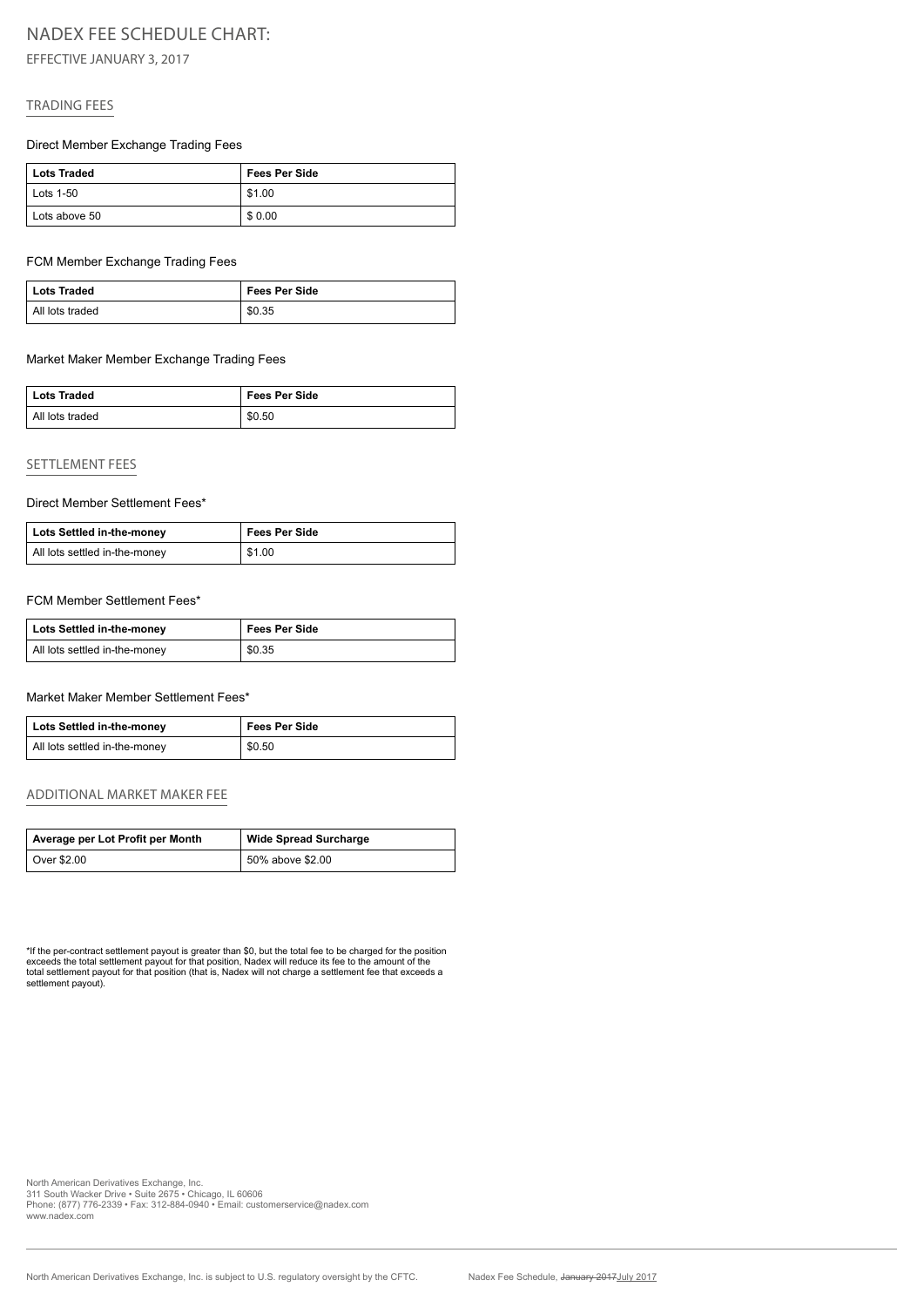# **EXHIBIT D**

North American Derivatives Exchange, Inc., 311 South Wacker Drive, Suite 2675, Chicago, IL 60606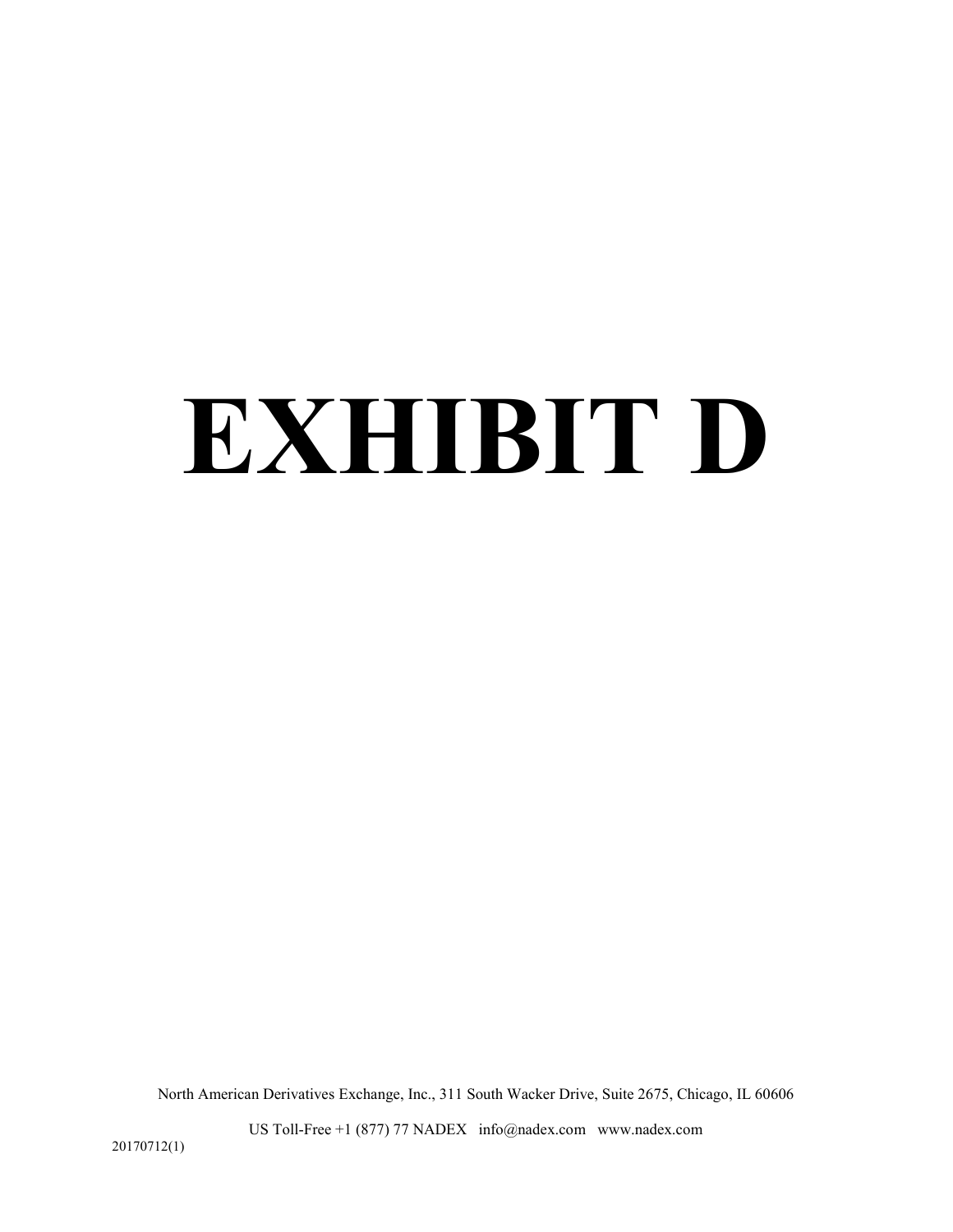

# Market Maker Agreement

This Market Maker Agreement ("Agreement") is entered into between North American Derivatives Exchange, Inc., a designated contract market and derivatives clearing organization incorporated in Delaware, with its principle place of business at 311 South Wacker Drive, Suite 2675, Chicago, Illinois 60606 ("Nadex"), and

\_\_\_\_\_\_\_\_\_\_\_\_\_\_\_\_\_\_\_\_\_\_\_\_\_\_\_\_\_\_\_\_, a [corporation/limited liability company] incorporated under the laws of the State of \_\_\_\_\_\_\_\_\_\_\_\_\_\_\_\_\_, with its principle place of business at \_\_\_\_\_\_\_\_\_\_\_\_\_\_\_\_\_\_\_\_\_\_\_\_\_\_\_\_\_, ("Market Maker"), as of \_\_\_\_\_\_\_\_\_\_\_\_\_\_\_, 20\_\_\_\_(the "Effective Date"). Capitalized terms not expressly defined in this Agreement shall have the meaning ascribed to them in the Nadex Rules.

#### **1 CONTROLLING PROVISIONS; CONDITION PRECEDENT**

**(a)** All of the terms and conditions contained in the Membership application process as well as the Nadex Rules shall regulate all exchange trading activities of a Market Maker unless otherwise provided for in this Agreement, in which case this Agreement shall be controlling.

**(b)** For avoidance of doubt, Market Maker may not function as a Market Maker under this Agreement unless Market Maker is a Member of Nadex, and notwithstanding any other provision of this Agreement, Market Maker being a Member shall be a condition precedent to the effectiveness of this Agreement.

#### **2 MARKET MAKER OBLIGATIONS**

**(a)** Beginning on the Effective Date, the Market Maker shall continuously quote binding bid and offer prices, submitted as Post-Only Quotes as that term is defined in the Nadex Rules, at or inside of the maximum spread ("Defined Spread") at not less than the defined minimum size ("Defined Size") in the listed Contracts of all Classes to which the Market Maker is assigned as set forth on Appendix A Table 1 ("Designated Classes"), as it may be amended from time to time by mutual agreement of the parties, at all times during which the Designated Classes are open for trading, except as otherwise provided in Section 3 of this Agreement. Market Maker shall not submit Non Post-Only Orders as defined by the Nadex Rules.

**(b)** The Market Maker acknowledges and agrees not to engage in any activity that would violate the Commodity Exchange Act, as amended (the "Act"), and the Commission's regulations adopted thereunder. The Market Maker also understands and agrees that this Agreement may be unilaterally modified or cancelled by Nadex for any reason if directed to do so by the Commodity Futures Trading Commission (the "Commission") in order to comply with the Act and the Commission's regulations adopted thereunder.

**(c)** Market Maker shall not knowingly employ any Authorized Traders who are subject to statutory disqualification under Section 8a(3) of the Act.

### **3 SUSPENSION AND MODIFICATION OF MARKET MAKER OBLIGATIONS**

**(a)** Market Maker shall not be required to act in accordance with Section 2(a) during the occurrence of any of the following events ("Suspension Events"):

**(i)** The calculation of the Underlying which is the subject of any Designated Class that has been suspended;

**(ii)** If there is no direct Underlying market for a Designated Class or no related market or event upon which to base the prices for a Designated Class, then there is a suspension of the trading of such Designated Class;

**(iii)** There exists in the reasonable opinion of Nadex and/or Market Maker such a change, whether or not foreseeable, in national or international financial, political, or economic conditions as would in Nadex and/or Market Maker's view make it impossible to accurately price Contracts in the Designated Class;

**(iv)** Where an act of God, war, terrorism, fire, flood, civil disturbance, or act of any governmental authority beyond the control of the Market Maker occurs which prevents the Market Maker from entering bids and offers or prevents Nadex from maintaining an orderly market; or

**(v)** Where any interruption, defect, withdrawal or failure of power supply, trading systems, network, internet connections, computer systems, communications (whether owned or operated by Market Maker, Nadex or any third party) or other similar force majeure event prevents Market Maker from entering bids and offers or prevents Nadex and/or Market Maker from maintaining an orderly market;

**(vi)** The Market Maker has a position in any Designated Class or Contract that equals or exceeds 90% of the applicable position limit for such Designated Class or Contract.

**(b)** The parties will each inform the other by telephone and subsequently by email as soon as practicable after either of them becomes aware that they believe any of the foregoing Suspension Events has occurred, is ongoing, or ceases to exist.

**(c)** Market Maker shall not be required to act in accordance with Section 2(a) during a Fast Market and shall be permitted, at the discretion of the Market Maker, to refrain from quoting binding bid and offer prices during this period. A Market Maker that chooses to submit binding bid and offer prices during a Fast Market will be required to comply with the Defined Spread and Size as set forth in Appendix A. A Fast Market is defined as:

**(i)** for any particular Contract, the period just prior to expiry of that Contract, specifically,

> **(A)** the 5 minute period just prior to expiry of any Event Contract;

> **(B)** the 2 minute period just prior to expiry of any Intraday, Daily, or Weekly Contract, with the exception of the Intraday 5-Minute and 20-Minute Contracts;

**(C)** the 1 minute period just prior to the expiry of any Intraday 5-Minute or Intraday 20-Minute Contract;

**(ii)** the five (5) minutes prior to the scheduled announcement and the five (5) minutes after the announcement of any major economic indicator;

**(iii)** any unusual market condition or price volatility which is determined by Nadex, acting reasonably and in consultation with Market Maker, to prevent the maintenance of an orderly market.

Page 1 of 7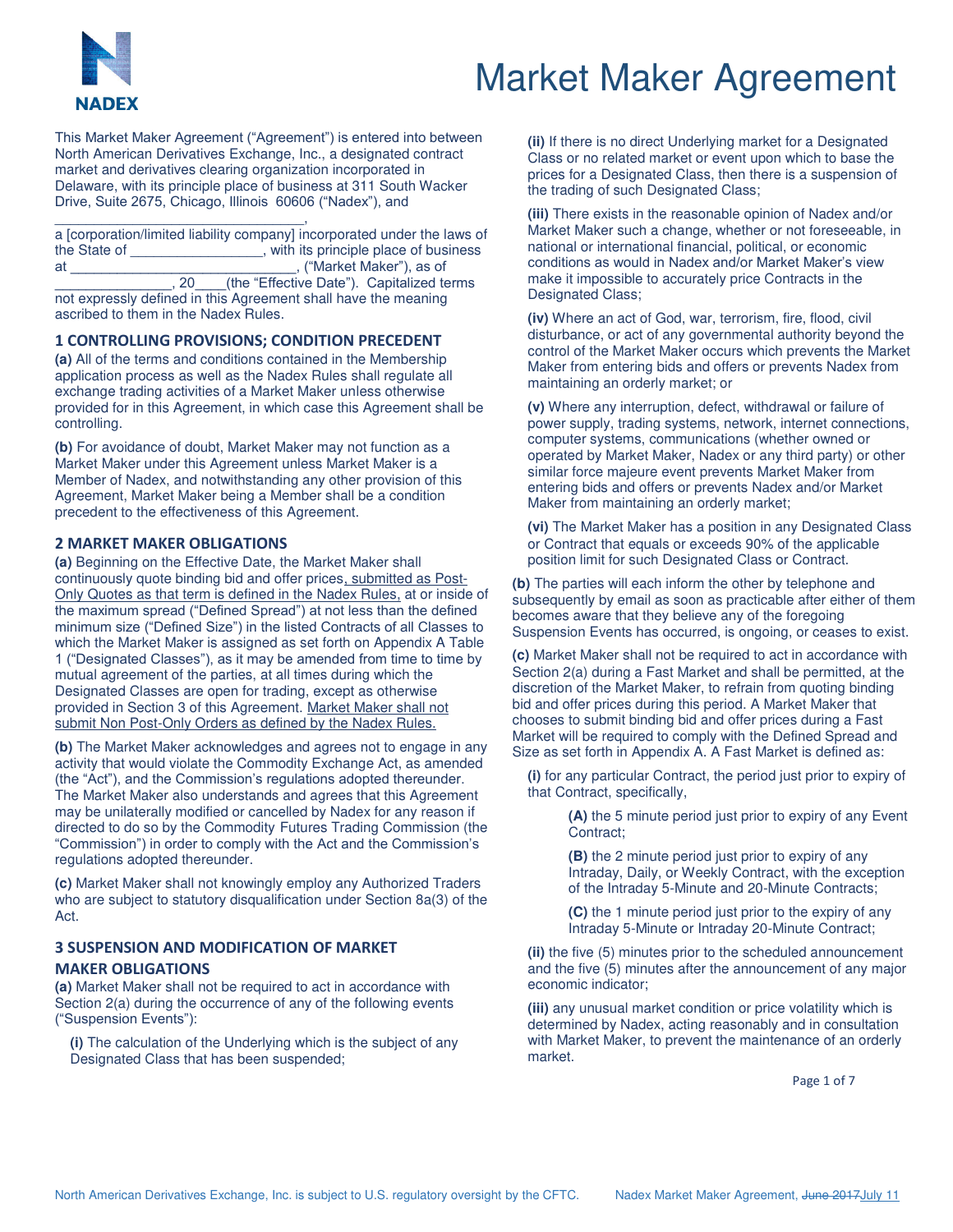

**(d)** Nadex may amend the definition of a Fast Market and its applicable Rules unilaterally by providing 15 days' written notice to the Market Maker. To the extent reasonably possible and practicable, Nadex will consult with the Market Maker and other relevant Market Makers prior to amending its Fast Market Rules

**(e)** Market Maker will not be required to price a two-sided market, and will be permitted to reduce its size below the Defined Size (including to 0) ;

**(i)** in any Binary Contract within a Designated Class that is so deep in-the-money as to be valued at \$100 offer or so deep out-of-themoney as to be valued at zero bid, and

**(ii)** in any Variable Payout Contract within a Designated Class when the underlying for that Variable Payout Contract is outside the range of the Variable Payout Contract.

(iii) during the first 30 seconds and last 30 seconds of any Intraday 5-Minute Binary Contract.

#### **4 CONFIDENTIALITY**

**(a) Confidential Information** means all information, whether written or oral, and in any form (including, without limitation, engineering documents, research and development, manuals, reports, designs, drawings, plans, flowcharts, software (in source or object code), program listings, data file printouts, processes, component part listings and prices, product information, new product plans, sales and marketing plans and/or programs, pricing information, customer lists and other customer information, financial information and employee files or other employee information) relating to the disclosing party's business or technology to receiving party.

(i) The term "Confidential Information" also shall be deemed to include: (a) all notes, analyses, compilations, studies, interpretations, or other documents prepared by recipient or its representatives that contain, reflect or are based upon in whole or in part, the information furnished by or on behalf of disclosing party to recipient pursuant hereto, and (b) Confidential Information disclosed prior to, as of or after the date of this Agreement.

(ii) Confidential Information does not include information; (a) lawfully received from third parties without confidentiality obligation to the disclosing party; (b) in the public domain other than through breach of the obligation of confidentiality imposed by this Agreement; (c) independently developed without use of the other party's Confidential Information; or

(d) is lawfully known to the recipient without an obligation of confidentiality the time recipient receives the same from the disclosing party, as evidenced by written records.

**(b) Return of Confidential Information.** Promptly upon the written request of the discloser, the recipient shall, and shall cause its representatives to, return to the discloser, or destroy all Confidential Information. If the recipient destroys the Confidential Information, it shall certify that it has done so in writing and promptly deliver that certificate to discloser. Despite the provisions of this Section 4b), the recipient may retain one permanent file copy of the Confidential Information of the discloser and any derivative materials if required to do so under any state or federal law or regulation.

#### **(c) Obligations of Confidentiality.**

**(i)** Each party will: (a) use the other's Confidential Information solely to perform its obligations under this Agreement, and disclose the other's Confidential Information only to its agents, contractors, and employees legally bound, in writing, to keep Confidential Information confidential and only to the extent necessary for them to perform this Agreement; **(b)** in no event use less than ordinary care to protect the other's Confidential Information against unauthorized disclosure to any third party; and **(c)** notify the other of unauthorized use, disclosure, theft or other loss of Confidential Information of which it learns;

**(ii)** Confidential Information may be disclosed as required by law, provided that prior to any such disclosure, the recipient will; **(a)** assert the confidential nature of the Confidential Information to the court or agency; **(b)** provide sufficient notice to the disclosing party to permit it to contest the disclosure requirement; and **(c)** cooperate with the disclosing party, at the disclosing party's expense, in protecting against any such disclosure and/or obtaining a protective order narrowing the scope of the compelled disclosure and protecting its confidentiality.

**(d) Survival.** Despite any other provision of this Agreement, this entire Section 4 Confidentiality survives any termination of this Agreement.

#### **5 FEES**

**(a)** The Market Maker will pay a fee of \$\_\_\_\_\_ in order to establish a dedicated line.

**(b)** The Market Maker shall pay transaction-based Exchange Fees to Nadex during the Term of the Agreement. These fees will be set by the fee committee and approved by the Nadex board. "Exchange Fees" are all fees relating to the execution and settlement of transactions on the exchange, including, but not limited to, trading and settlement fees.

#### **6 MINIMUM DEPOSIT AND MAINTENANCE AMOUNT**

**(a)** Market Maker is required to have an initial Minimum Deposit of \$500,000 and a Maintenance Amount of \$250,000:

**(b)** In this Section, "Minimum Deposit" means the amount the Market Maker must initially deposit in order to establish an account at Nadex and "Maintenance Amount" means the minimum amount that must be in the Market Maker's account at all times. In the event the Market Maker's available cash balance falls to the Maintenance Amount, the Market Maker must immediately deposit sufficient funds to bring the available cash balance to \$500,000.

**(c)** Market Maker cannot withdraw funds from its Nadex account if, after such withdrawal, its Nadex available cash balance would be less than \$500,000 except on termination of Agreement.

Page 2 of 7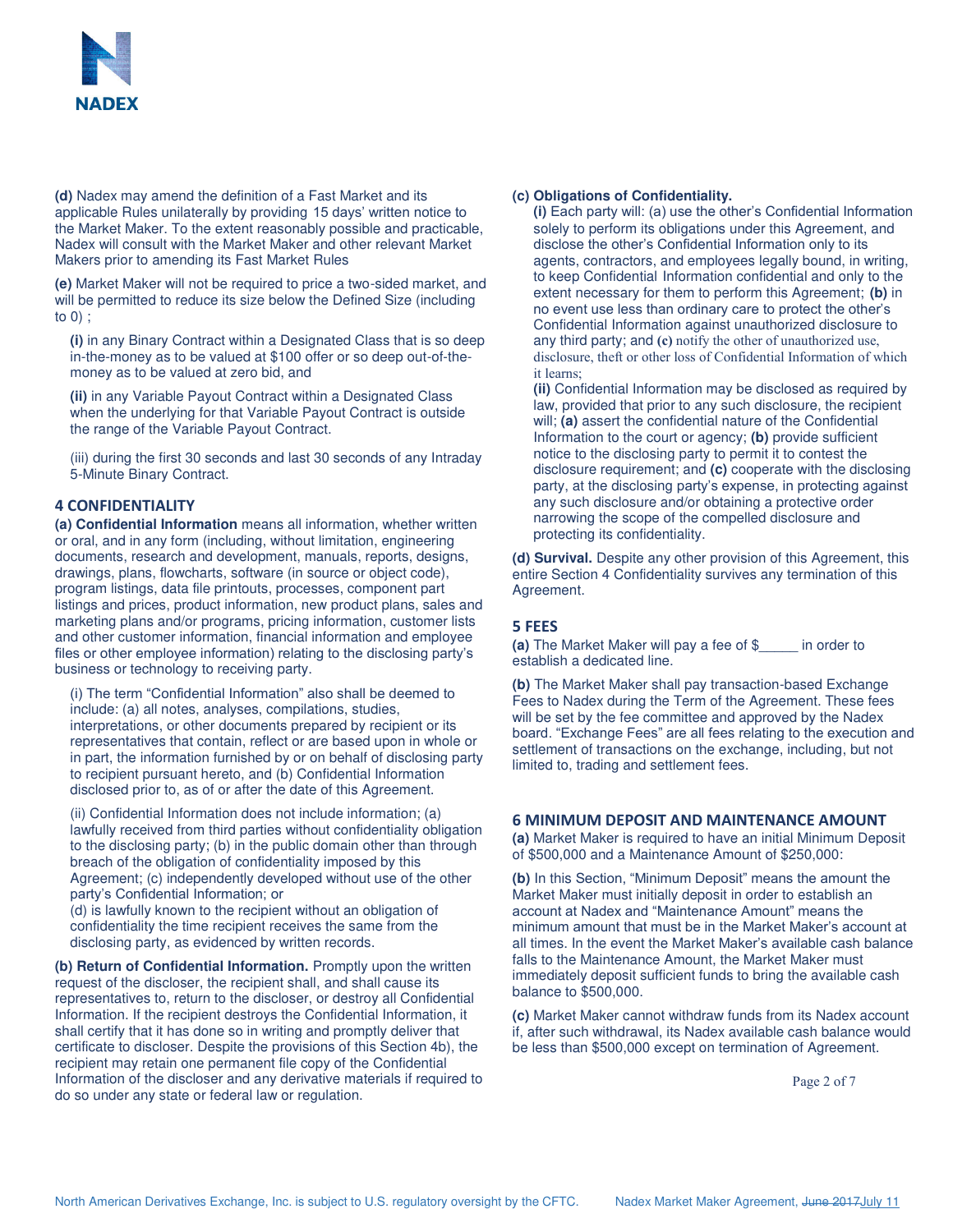

#### **7 ASSIGNMENT**

Neither this Agreement, nor any of the rights or obligations under this Agreement, may be assigned or transferred by either party without the express prior written consent of the other party.

#### **8 TERM OF AGREEMENT**

The term of this Agreement shall be for a term of one year ("Initial Term"), as of the Effective Date. This agreement shall be automatically renewed annually after the Initial Term (collectively "Term") unless terminated pursuant to paragraph 9 of this Agreement.

#### **9 TERMINATION**

**(a)** This Agreement may be terminated immediately by Nadex in the event that the product in which the Market Maker has contracted to make markets is delisted, the Market Maker makes a material statement which is untrue or made in bad faith, Nadex is so ordered by the Commission, the Market Maker does not satisfy the terms of the Agreement, or the Market Maker breaches a material provision of this Agreement or commits a major offense. Notwithstanding anything to the contrary herein, the sole and exclusive remedy of Nadex for any breach of Market Maker's obligations hereunder shall be to terminate this Agreement.

**(**b) This Agreement may be terminated by either party for any reason provided the terminating party provides 30 days written notice to the non-terminating party.

(c) This Agreement will terminate if and when the Market Maker's Nadex Membership terminates.

#### **10 AMENDMENTS**

**Unless otherwise stated in this Agreement, no provision of this Agreement may be amended or modified except by written agreement of both parties.**

#### **11 WAIVER OF COMPLIANCE**

**Any failure of a party to comply with any obligation herein may be expressly waived in writing by the other party to this agreement, but such waiver or failure to insist upon strict compliance with such obligation shall not operate as a waiver of, or estoppel with respect to, any subsequent or other failure.**

#### **12 MANDATORY ARBITRATION**

Any controversy or claim arising out of or in connection with this Agreement or the performance or breach hereof, or relating to designation as a market maker, including any claim against Nadex, the Nadex settlement bank, or any other Nadex Member or Market Maker, shall be settled by arbitration as set forth in the Nadex Rules.

#### **13 CHOICE OF LAW**

THIS AGREEMENT SHALL BE CONSTRUED IN ACCORDANCE WITH, AND ALL DISPUTES HEREUNDER SHALL BE GOVERNED BY, THE LAWS OF THE STATE OF ILLINOIS AS APPLIED TO CONTRACTS MADE AND TO BE PERFORMED IN ILLINOIS, WITHOUT APPLYING CONFLICT OF LAW RULES.

BY SIGNING THIS AGREEMENT, MARKET MAKER ACCEPTS FULL RESPONSIBILITY FOR HAVING KNOWLEDGE OF AND ADHERING TO ALL RULES AND REGULATIONS GOVERNING NADEX.

# **MARKET MAKER**

*Signed for and on behalf of Market Maker:*

# **NORTH AMERICAN DERIVATIVES EXCHANGE, INC.**

*Signed for and on behalf of Nadex:*

|  | Page 3 of 7 |
|--|-------------|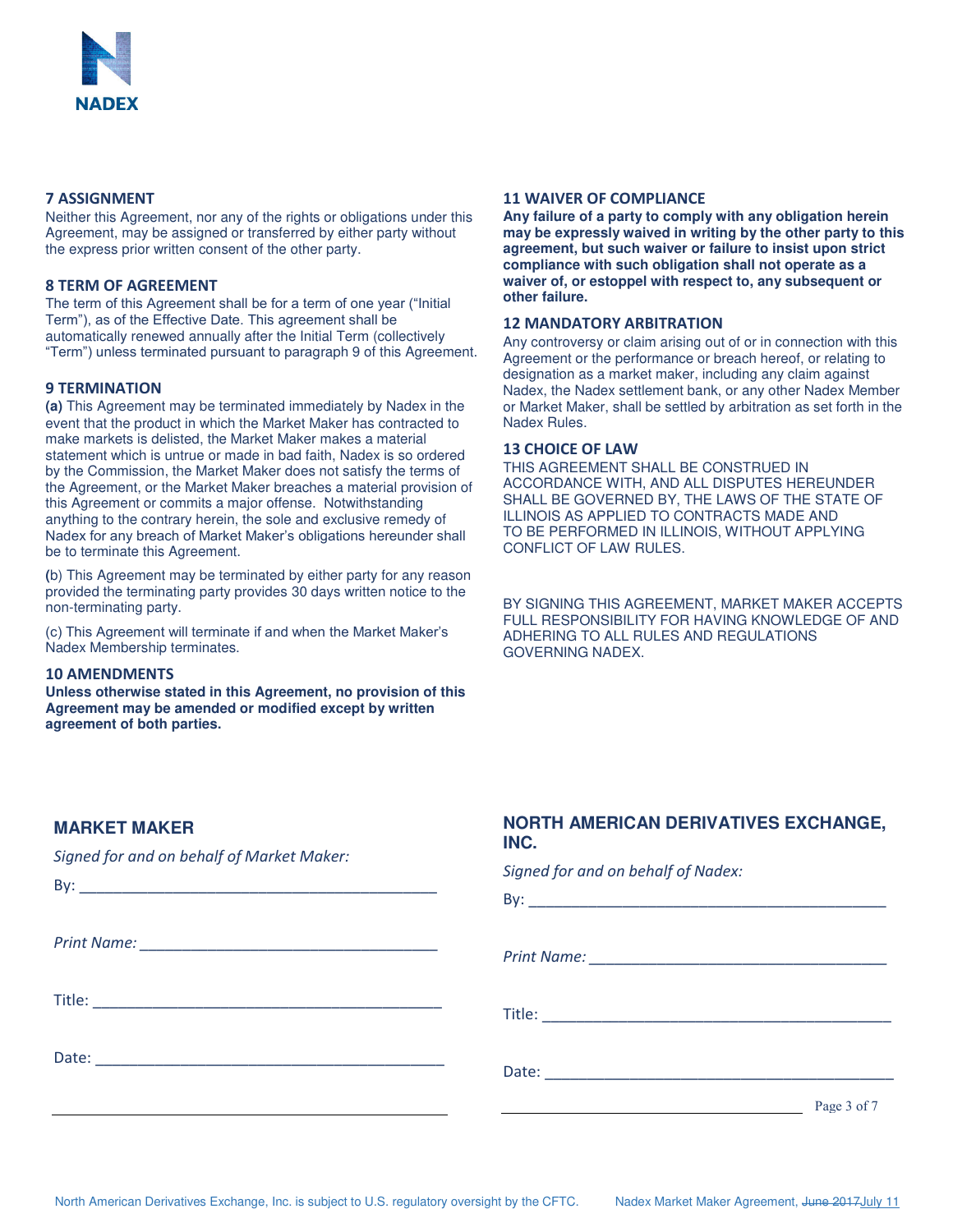

## DESIGNATED CLASSES – THIS APPENDIX A ACCOMPANIES THE NADEX MARKET MAKER AGREEMENT

Member Name:

l

Member Username:

The following is a list of the Designated Classes for which the above named member has requested to be assigned as a Market Maker<sup>1</sup> and the Defined Spread and Defined Size applicable to the Designated Classes in accordance with Chapter 4 of the Nadex Rulebook and this Market Maker Agreement.<sup>2</sup>

| <b>Designated Classes</b><br><b>Binary Contracts</b>         | Section 3(c)(i)<br>and (ii) Fast<br><b>Markets</b> | <b>Maximum Defined</b><br>Spread <sup>3</sup> | <b>Minimum Defined Size</b> |
|--------------------------------------------------------------|----------------------------------------------------|-----------------------------------------------|-----------------------------|
| Currencies <sup>4</sup> : Intraday 2-Hour, Daily, and Weekly |                                                    |                                               |                             |
| EUR/USD Binary                                               |                                                    |                                               |                             |
| GBP/USD Binary                                               |                                                    |                                               |                             |
| USD/JPY Binary                                               |                                                    |                                               |                             |
| USD/CHF Binary                                               |                                                    |                                               |                             |
| USD/CAD Binary                                               |                                                    |                                               |                             |
| EUR/JPY Binary<br>٠                                          |                                                    |                                               |                             |
| GBP/JPY Binary<br>٠                                          |                                                    |                                               |                             |
| AUD/USD Binary                                               |                                                    |                                               |                             |
| EUR/GBP Binary<br>٠                                          |                                                    |                                               |                             |
| <b>AUD/JPY Binary</b><br>٠                                   |                                                    |                                               |                             |

 $1$  Market Maker acknowledges and agrees that any activity that is not for the purpose of making a market as defined in this Agreement shall be submitted by Order (rather than Quote). All Order shall be subject to the regular member fees as set forth in the fee schedule.

<sup>&</sup>lt;sup>2</sup> Market Maker shall make a good faith best effort to price equivalent markets in the Nadex Demo environment, but will not be held to the Maximum Defined Spread and Minimum Defined Size requirements set forth in this Appendix.

 $3$  Market Maker will not be deemed to have violated the maximum defined spread obligation in the event the maximum bid/ask spread is exceeded as the result of the adjustment of a Post-Only (Price Adjustment) quote by the Exchange.

<sup>&</sup>lt;sup>4</sup> For any Currency Binary Contract, Market Maker may widen the maximum spread to 25% during the last 15 minutes prior to the expiration of that Contract, or in a Fast Market as that term is defined in the Market Maker Agreement. Market Maker is not required to submit quotes during a Fast Market, however, if the Market Maker chooses to submit quotes during this time period, the Market Maker must comply with the maximum spread of 25% and minimum defined size of 20 contracts per side.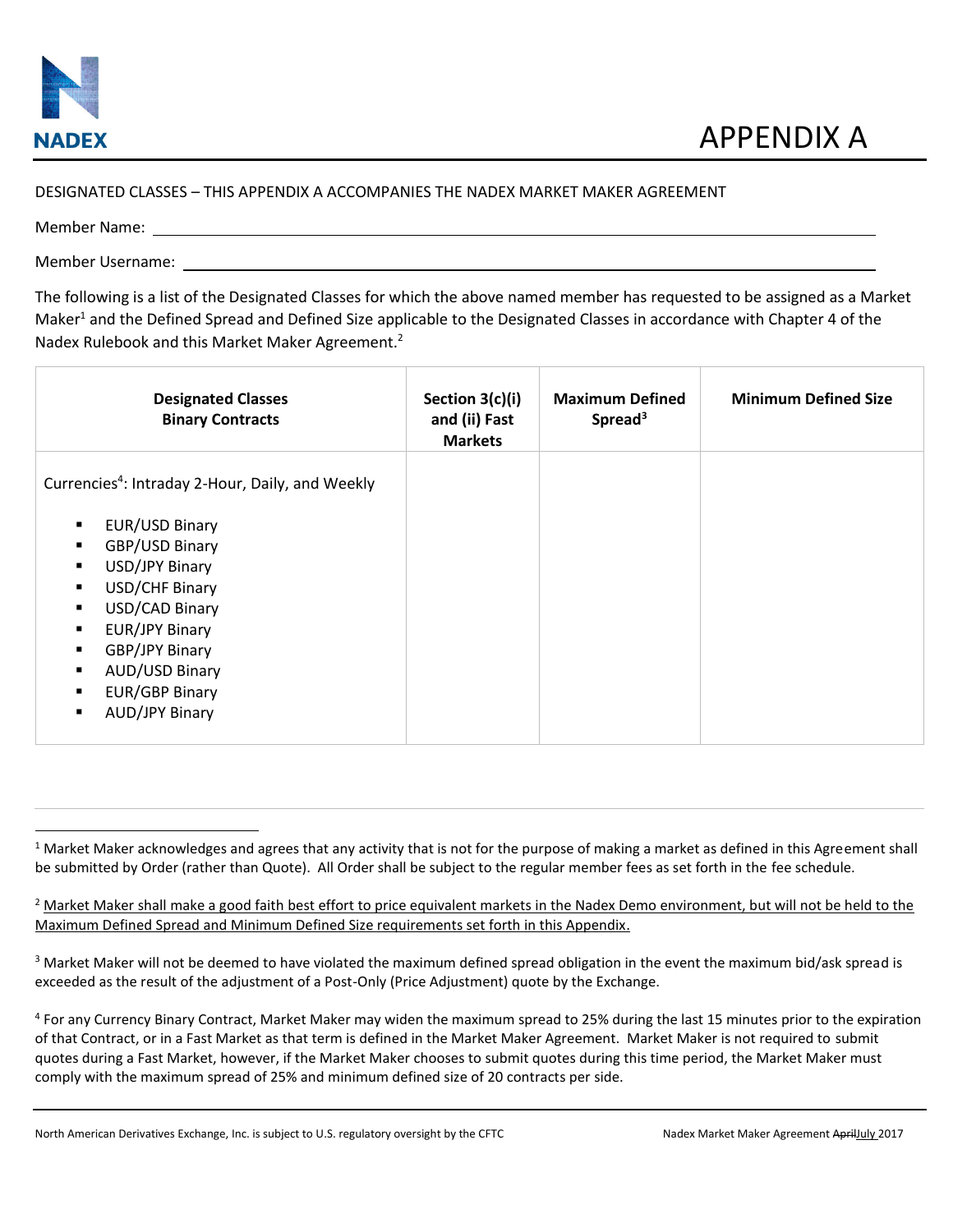

| <b>Currencies: Intraday 5-Minute</b><br>EUR/USD Binary<br>٠<br>GBP/USD Binary<br>٠<br>USD/JPY Binary<br>٠<br>AUD/USD Binary<br>٠<br>USD/CAD Binary<br>٠<br><b>EUR/JPY Binary</b><br>٠<br>GBP/JPY Binary<br>٠                                                           |  |             |
|------------------------------------------------------------------------------------------------------------------------------------------------------------------------------------------------------------------------------------------------------------------------|--|-------------|
| Commodities: Intraday 2-Hour, Daily, and Weekly<br>Copper Binary<br>٠<br><b>Gold Binary</b><br><b>Silver Binary</b><br>٠<br>Crude Oil Binary<br>٠<br>Natural Gas Binary<br>٠<br>Corn Binary (No Intraday)<br>٠<br>Soybeans Binary (No Intraday)<br>٠                   |  |             |
| Indices: Intraday 2-Hour, Daily, and Weekly<br>US 500 Binary<br>٠<br>US SmallCap 2000 Binary<br>٠<br>US Tech 100 Binary<br>٠<br>Wall Street 30 Binary<br>٠<br>FTSE 100 Binary<br>٠<br>Germany 30 Binary<br>٠<br>Japan 225 Binary<br>China 50 Binary (No Intraday)<br>٠ |  |             |
| Indices: Intraday 20-Minute<br>US 500 Binary<br>Ξ<br>US SmallCap 2000 Binary<br>п<br>US Tech 100 Binary<br>Wall Street 30 Binary                                                                                                                                       |  | Page 5 of 7 |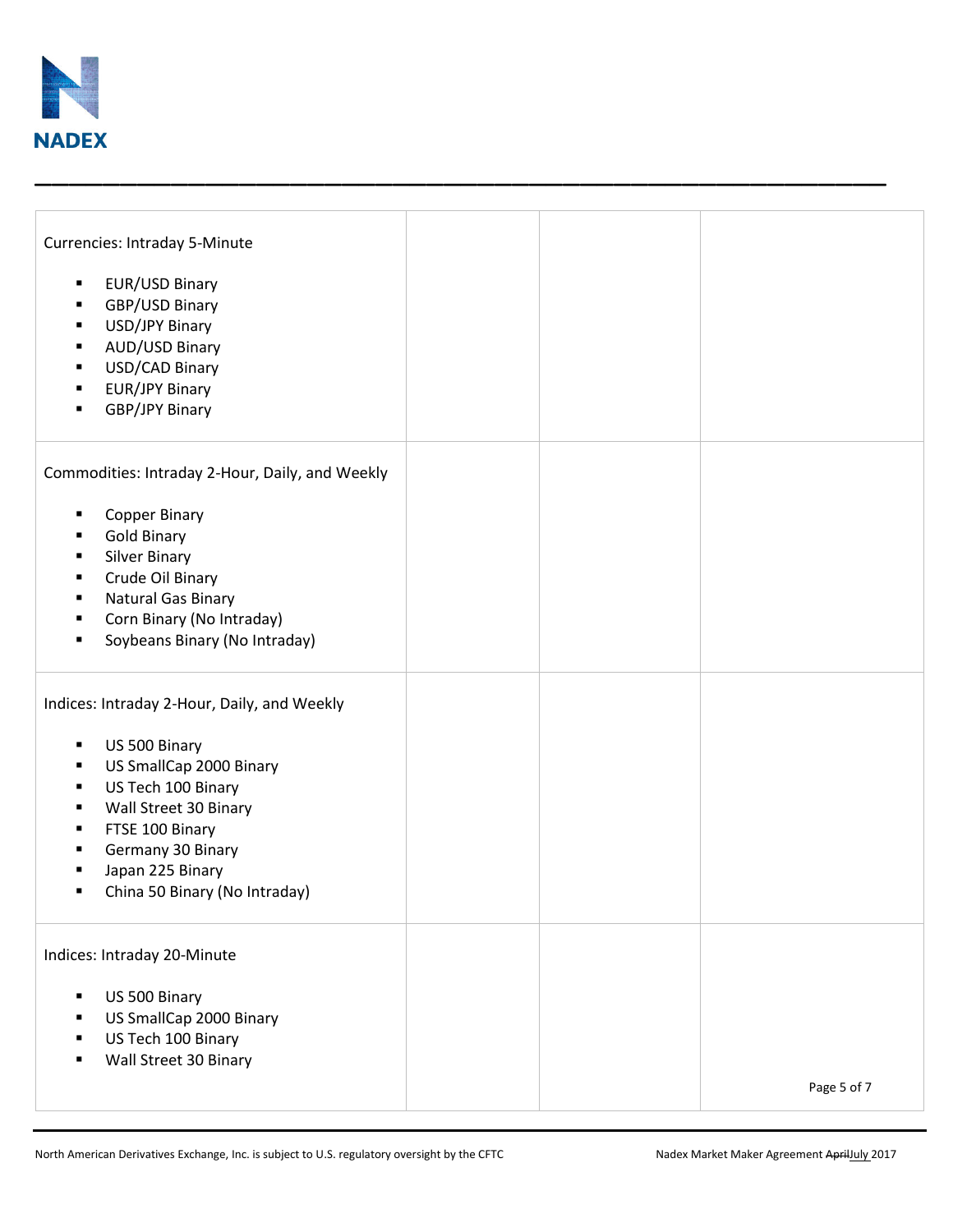

 $\overline{a}$ 

| Japan 225 Index Intraday 20-Minute Binary                                                                                                           |  |  |
|-----------------------------------------------------------------------------------------------------------------------------------------------------|--|--|
| <b>Events Binary Contracts</b><br><b>Federal Funds</b><br>$\blacksquare$<br>Jobless Claims<br>$\blacksquare$<br>Non-Farm Payrolls<br>$\blacksquare$ |  |  |

| <b>Designated Classes</b><br><b>Spread Contracts</b>                                                                                                                                                                                                                                                      | Section 3(c)(i)<br><b>Fast Markets</b> | <b>Maximum Defined</b><br>Spread <sup>5</sup> | <b>Minimum Defined Size</b> |
|-----------------------------------------------------------------------------------------------------------------------------------------------------------------------------------------------------------------------------------------------------------------------------------------------------------|----------------------------------------|-----------------------------------------------|-----------------------------|
| Daily Wide and Daily Narrow, 8 or 8.25-Hour, and<br>Intraday 2-Hour<br>Germany 30 Spread<br>FTSE 100 Spread<br>Wall Street 30 Spread<br>US 500 Spread<br>US Tech 100 Spread<br>US SmallCap 2000 Spread<br>Silver Spread (Daily Wide and Daily<br>$\blacksquare$<br>Narrow, 5.5-Hour, and Intraday 2-Hour) |                                        |                                               |                             |
| Gold Spread (Daily Wide and Daily<br>Narrow, 5.5-Hour, and Intraday 2-Hour)<br>Crude Oil Spread (Daily Wide and Daily<br>$\blacksquare$<br>Narrow 6.5-Hour, and Intraday 2-Hour)                                                                                                                          |                                        |                                               | Page 6 of 7                 |

<sup>&</sup>lt;sup>5</sup> Market Maker will not be deemed to have violated the maximum defined spread obligation in the event the maximum bid/ask spread is exceeded as the result of the adjustment of a Post-Only (Price Adjustment) quote by the Exchange.